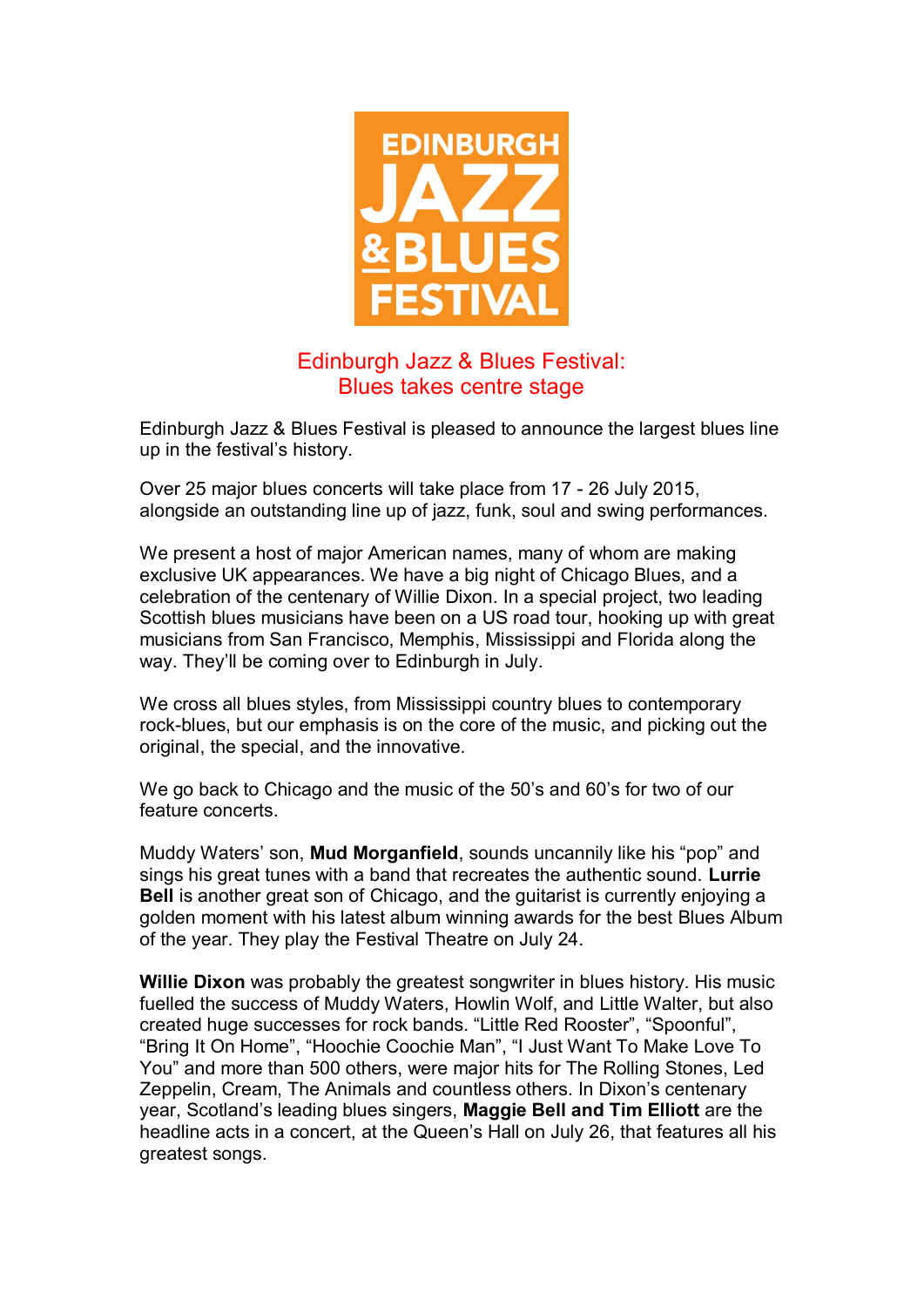Another highlight from the current Chicago scene is the concert by **Lil Ed & The Blues Imperials**, who are sure to bring their fiery, flamboyant hardrocking blues to St Andrew Square on July 19. One of Chicago Blues' great drummers and singers is **Willie Hayes**, and he'll play a couple of gigs with his UK touring band, featuring leading Edinburgh guitarist, **John Bruce,** at St Andrew Square on July 25.

Two southern USA music dynasties come together in the blues-rock-soul super group, **Royal Southern Brotherhood**, with singer, Cyrille Neville, and guitarist, Tyrone Vaughan, and featuring young blues guitar sensation, Bart Walker. They play the Queen's Hall on July 18.

From the mid-west come the high energy guitar/harmonica/drums trio that is **Moreland And Arbuckle.** They call themselves a roots rock band, but blues fans be re-assured, this is hard driving rocking blues, with a few country and soul echoes. They play St Andrew Square on July 26. We've already got to know **Davina And The Vagabonds**, another mid-west export, and we know Davina Sowers' band is not strictly a blues act, but her rollicking piano playing and singing is soaked in blues, as well as swing, and boogie, early rock n' roll, and traditional N'Orleans. They'll be here for three days: July 17-19.

Mississippi is the home of the blues, and we're delighted to welcome back **Terry Harmonica Bean**, from Pontotoc. Anyone who heard Terry in Edinburgh in 2013 knows that he's the real deal. He learned the music and the songs from his forebears and he's mastered the traditional Mississippi style on guitar and harmonica. He's a favourite across Mississippi and Tennessee at all the barbecues, juke joints, bar and grills where blues music continues to hold sway. He'll be in town from July 21-23.

**Stefan Grossman** is not a local, he's from New York, but he studied and played with the masters of country and folk-blues – notably the Rev Gary Davis - and he's now probably the most influential player of the old fingerpicking style of guitar playing and a great singer and raconteur too. He'll play on July 22.

**Cedric Burnside** has one of the most famous Mississippi names. The drummer and singer is the grandson of legend, RL Burnside. His "Project" with electric guitarist, Trenton Ayres, simultaneously mines the history of North Mississippi Hill Country music and makes one of the most thrilling and electric sounds in contemporary blues. They'll play two concerts on July 20 and 21.

Another rising star from Mississippi and the winner of the 2014 International Blues Challenge, is the phenomenal guitarist and singer, **Mr Sipp.** From Newcomb, MS, he's a swaggering front man who exudes good vibes, and has a reputation for creating positive, upbeat, and hugely enthusiastic audience reactions. Unsurprisingly, he comes from a gospel music background, and remarkably has only been playing blues for a few years. Mr Sipp (no Missy Sipps that we know yet) will be in Edinburgh for four days from July 17-20.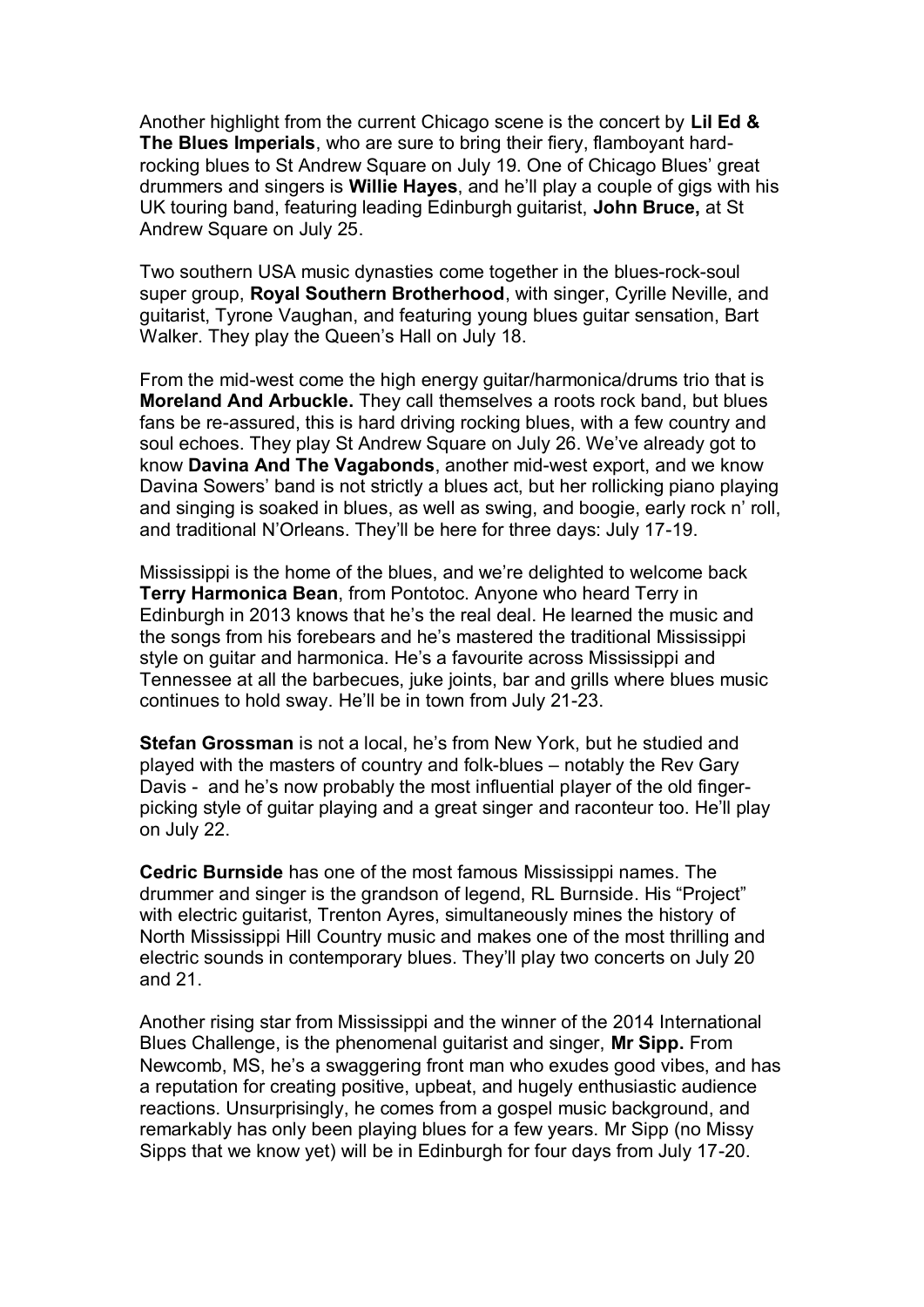He's the first guest of the Festival's Expo funded project, which charged leading Edinburgh blues musicians, **Sandy Tweeddale and Jed Potts**, with making new connections across the US blues scene. The Scottish Government's support for the Festival has created a range of opportunities for Scottish jazz musicians, especially in terms of international connections, and this is the first year that Scottish blues musicians have been supported.

In addition to Mr Sipp, Jed and Sandy have introduced us to the swashbuckling young guitarist from Portland, Oregon, **Ben Rice,** and the gritty, down home harmonica playing and singing of **Brandon Santini**, the biggest new name on the Memphis blues scene. Both of them will perform at the Festival from July 24 – 26.

Here's what Jed and Sandy said*: "We were lucky enough to travel from San Francisco to Memphis to Mississippi on our blues tour of the USA. We found and invited the best of the best to Edinburgh Jazz & Blues Festival 2015 – they're all award winners, all outstanding musicians and all put on a great gig. We're really looking forward to playing with everyone."*

So far, with the exception of Maggie Bell, our programme has been a little male oriented, but on July 18, we present the lady we reckon is the greatest female blues singer of our time - **Janiva Magness** makes her Scottish debut. From Detroit, Michigan, she's had a well-documented hard life, and reacted with music that inspires and energises people to take charge, to feel on top. Her music is constantly fresh and forward looking, packed with musicality from her great band, but it is her voice that knocks people out. She'll headline a three band concert featuring female singers and their bands, with **Connie Lush and Dana Dixon**.

Another great singer, person, and songwriter, and a big favourite of ours, is **Grainne Duffy.** From Northern Ireland, she'll present her special blues-rocksinger/songwriter cross genre mix, headlining a concert, on July 25, of UK blues, also featuring one of Scotland's leading bands, **The Jensen Interceptors**, led by singer and harmonica player, Gary Martin.

Edinburgh star, Rosie Nimmo, fronts her rocking blues band, **Rosy Blue**, featuring the guitar of Stuart Allardyce in a concert on 22 July.

Concerts featuring Edinburgh favourites cover the last fifty years of blues in the city. All the main players are involved, and we have a band that hasn't played for 50 years. **East West** was one of the leading young bands of the Scottish blues boom of the late 60's and featured vocalist, Jimmy Nellis; guitarist, Iain Bairnson; and bassist, Kenny Ellis. For a year or two, they were the hottest young band on the scene. But Bairnson moved on to playing with Pilot, The Alan Parsons Project, Kate Bush and many, many more. For the Festival, the original band is reforming for one concert on July 22.

Other Scottish favourites include solo blues, one man band legend, **Mike Whellans**, playing on July 20; **Mud In Your Ear**, the acoustic duo of Alan Jones and Richie O'Donnell, who will welcome guest, Brandon Santini, on